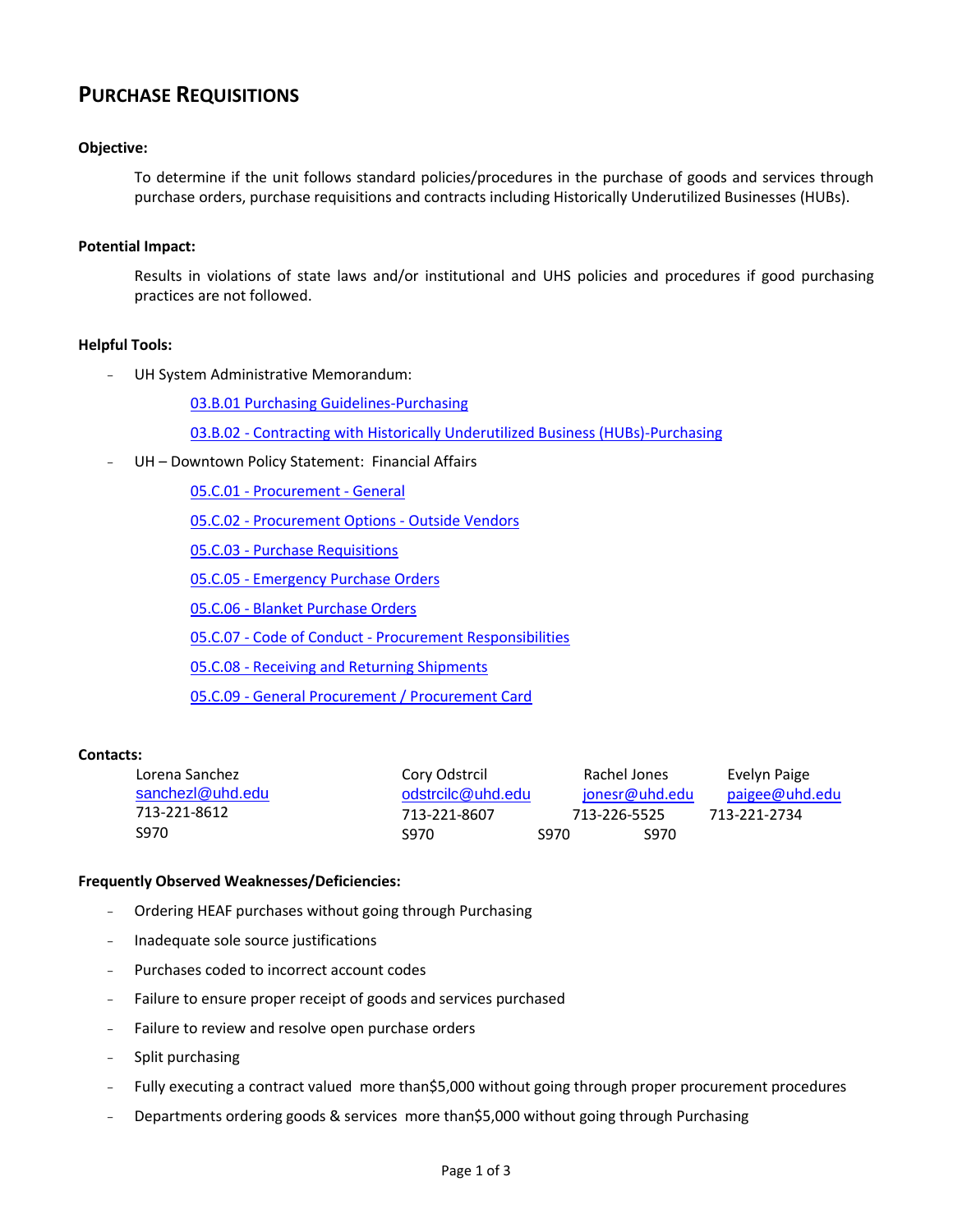#### **Best Business Practices:**

- 1. Designate an individual(s) as the unit's central authority for handling the purchase of goods and services. This individual should understand and be apprised of all purchasing activity for the unit as well as understand purchasing policies and procedures.
- 2. Obtain competitive pricing on purchases equal to or greater than \$5,000.
- 3. Ensure purchases remain within dollar transaction limits and charges are not split into multiple transactions to avoid exceeding limits.
- 4. Review and resolve open purchase orders periodically.
- 5. When purchasing a product or service which has a distinctive characteristic limiting to one manufacturer, product or service, a Proprietary Purchase Justification/Sole Source Justification must be completed and approved by purchasing prior to submitting the requisition.
- 6. Provide adequate safeguarding of goods received.
- 7. Ensure goods/services are charged/allocated to appropriate account codes/chart field combinations.
- 8. Renew all maintenance contracts and agreements as necessary. Ensure timely response to Purchasing Department on such renewals.
- 9. Ensure approval from the appropriate respective office for the following special approval commodities: equipment purchased with sponsored funding, IT equipment and some software, radioactive material, live animals and ads for classified and faculty positions.
- 10. Individual purchasing through requisition should not approve financial reconciliations. An appropriate level of management, i.e. department administrator, department chair, etc., should approve (sign-off) reconciliations.